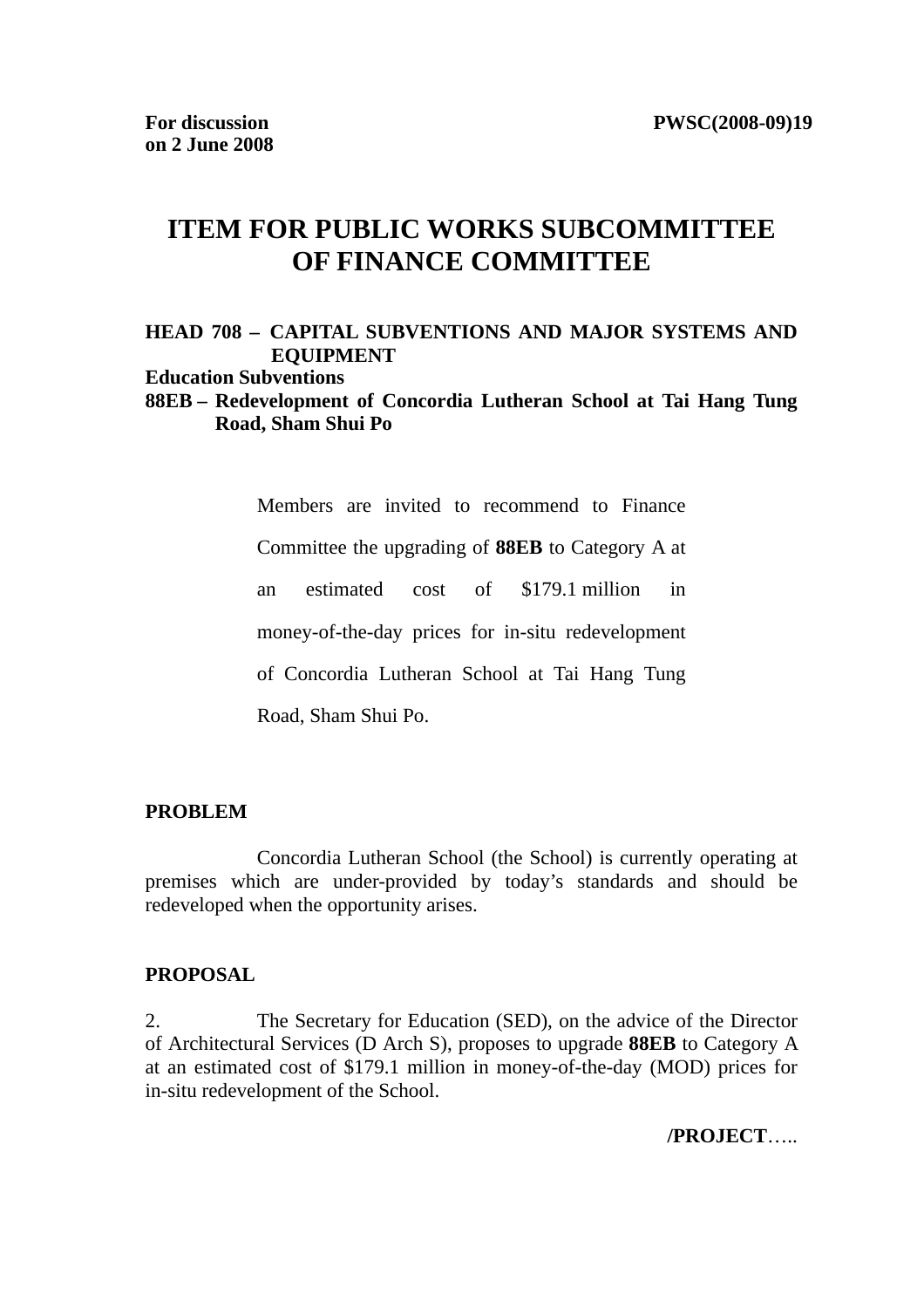## **PROJECT SCOPE AND NATURE**

3. The project scope comprises demolition of the Lower Block of the existing school premises, construction of a new block and renovation of two existing interconnected blocks. The new block comprises the following facilities **–**

- (a) 16 classrooms;
- (b) 13 special rooms;
- (c) two staff rooms;
- (d) a staff common room;
- (e) a student activity centre;
- (f) a conference room;
- (g) a library;
- (h) an assembly hall (which can be used for a wide range of physical activities such as badminton, gymnastics and table tennis);
- (i) a multi-purpose area;
- (j) a basketball court and a volleyball court<sup>1</sup>; and
- (k) ancillary accommodation, including a lift and relevant facilities for the handicapped.

Renovation works will be carried out for the provision of the following facilities in the two existing interconnected blocks –

(a) 14 classrooms;

 $\overline{a}$ 

- (b) three special rooms;
- (c) three small group teaching rooms;

 $/(d)$  .....

<sup>1</sup> Making the optimum use of spaces of the school, a volleyball court and a basketball court are provided instead of two basketball courts.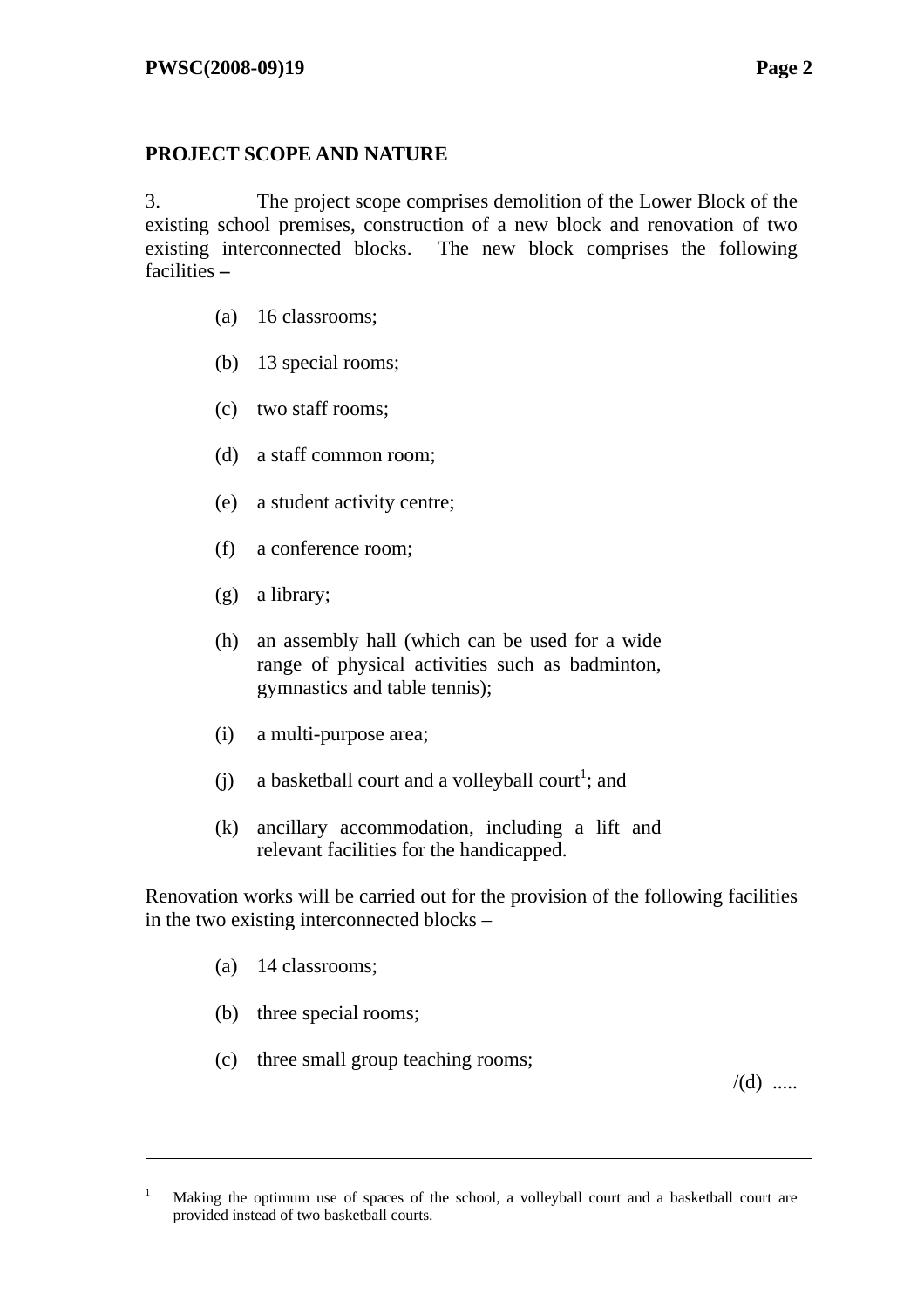- (d) a guidance activity room;
- (e) two interview rooms; and
- (f) School Social Workers' Office.

4. The redeveloped school premises will meet the planning target of providing two square metres  $(m^2)$  of open space per student. A site plan is at Enclosure 1 and views of the new school premises (artist's impression) are at Enclosure 2. The school sponsor plans to start the demolition works of the existing Lower Block in July 2008 and start the construction works of the new block in late 2008 for completion in August 2010. The renovation works of the existing interconnected blocks will be completed in August 2011.

## **JUSTIFICATION**

 $\overline{a}$ 

——— ———

> 5. The School is operating 29 classes in the 2007/08 school year. The existing premises of the School comprises the Lower Block built in 1957 on a steep slope and the interconnecting blocks in 1967. The School falls short of the provision as stipulated in the current schedule of accommodation of a standard secondary school. Certain essential facilities such as small group teaching rooms, medical room, conference room, guidance activity room, interview rooms, student activity centre, staff common room etc. are lacking. Moreover, most of the existing facilities are substandard. For instance, the School library can only accommodate 28 students and the school hall one-third of the student enrolment.

> 6. The existing school premises is deteriorating and requires frequent repair in recent years. The School was not included under the School Improvement Programme<sup>2</sup> since improvement works in the form of constructing an additional annex or additional floors were not feasible due to site constraints. Redevelopment is considered to be the most cost-effective way to provide a quality teaching and learning environment for teachers and students of the School. During the redevelopment period, 12 classes will be temporarily accommodated in a vacant school premises in Shek Kip Mei, while the remaining 17 classes will stay at the existing premises.

> > /7. .....

<sup>2</sup> The School Improvement Programme involves 743 existing schools to provide additional space and upgraded facilities to support teaching and learning.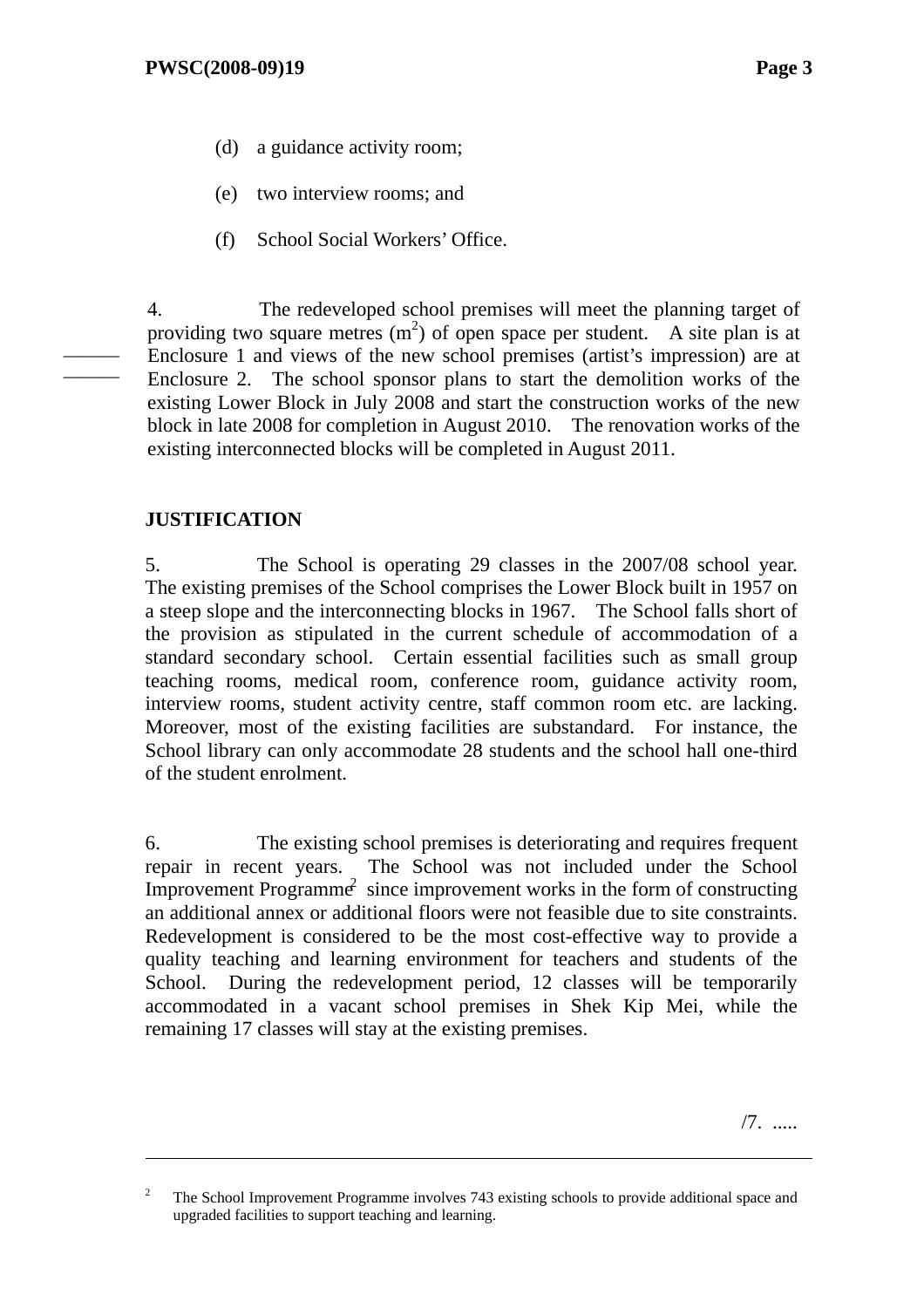7. Upon completion, the new school premises will provide 30 classrooms and, compared with the existing premises, new facilities including small group teaching rooms, guidance activity room, interview room, staff common room, student activity centre, conference room, multi-purpose area, and facilities for the handicapped, and other improvements such as an increase in the area of the library from 92  $m^2$  to 264  $m^2$  and that of the assembly hall from  $300 \text{ m}^2$  to  $482 \text{ m}^2$ .

8. With the implementation of the New Senior Secondary academic structure from September 2009 onwards, the School will have an ultimate class structure of five classes at each level from Secondary 1 to Secondary 6. The redevelopment of this school will not have any impact on the supply and demand of public sector school places.

## **FINANCIAL IMPLICATIONS**

9. The School sponsor estimates the capital cost of the project to be \$179.1 million in MOD prices (see paragraph 11 below). D Arch S has examined and endorsed the cost estimate which is made up as follows **–**

|     |                       | \$ million |
|-----|-----------------------|------------|
| (a) | Demolition            | 6.6        |
| (b) | Slope stabilisation   | 1.2        |
| (c) | Piling                | 14.1       |
| (d) | <b>Building</b>       | 77.8       |
| (e) | Building services     | 23.9       |
| (f) | Drainage              | 3.3        |
| (g) | <b>External</b> works | 13.6       |

 $/(h)$  .....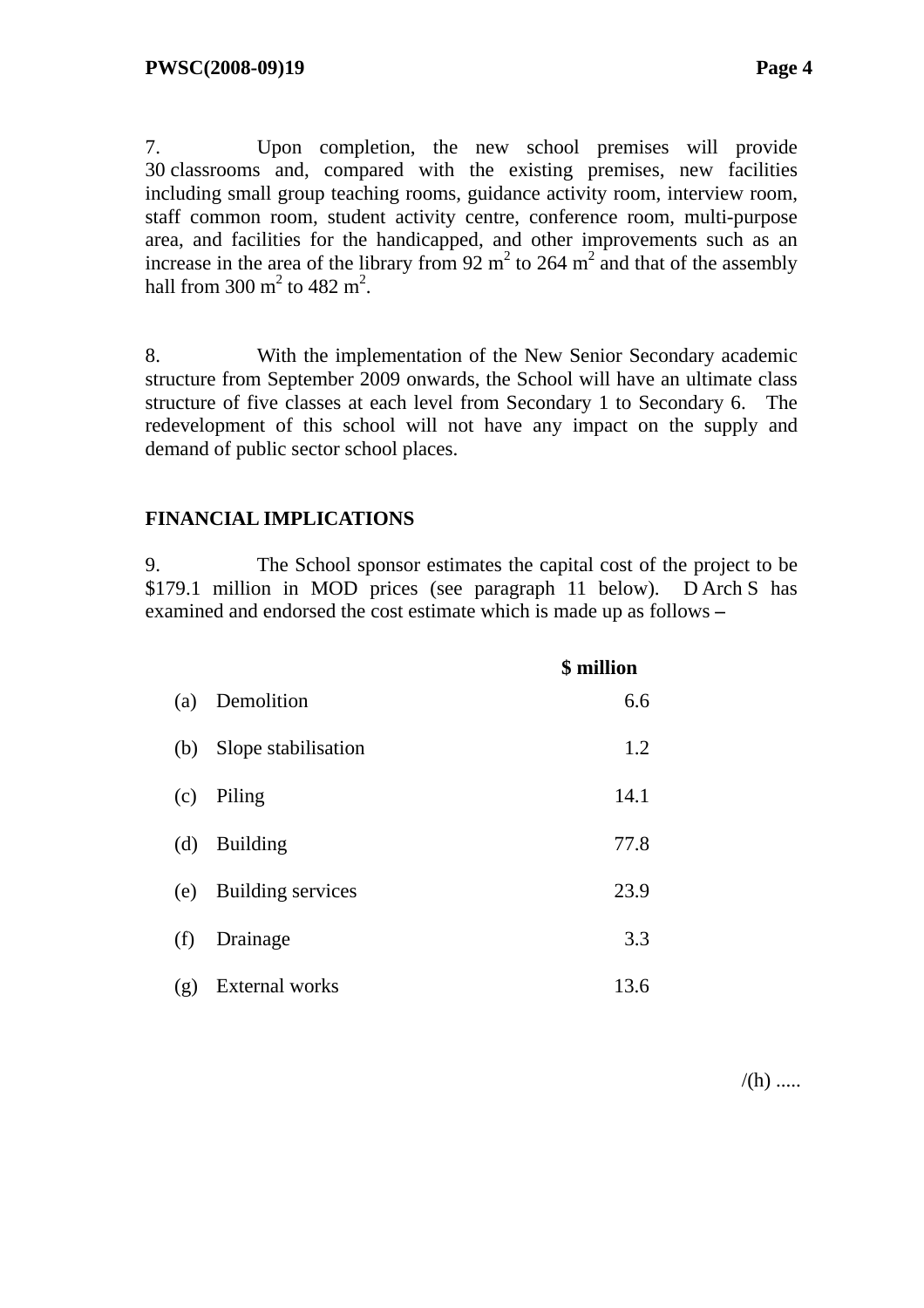———

———

 $\overline{a}$ 

|     |                                      |                                |           | \$ million |                                     |
|-----|--------------------------------------|--------------------------------|-----------|------------|-------------------------------------|
| (h) | Furniture and equipment <sup>3</sup> |                                |           | 6.7        |                                     |
| (i) |                                      | Consultants' fees for          |           | 4.1        |                                     |
|     | (i)                                  | Contract administration        | 1.7       |            |                                     |
|     | (ii)                                 | Site supervision               | 2.0       |            |                                     |
|     | (iii)                                | Out-of-pocket expenses         | 0.4       |            |                                     |
| (i) | Contingencies                        |                                |           | 15.1       |                                     |
|     |                                      |                                | Sub-total |            | 166.4 (in September<br>2007 prices) |
| (k) |                                      | Provision for price adjustment |           | 12.7       |                                     |
|     |                                      |                                | Total     |            | 179.1 (in MOD prices)               |
|     |                                      |                                |           |            |                                     |

10. The school sponsor proposes to engage consultants to undertake contract administration and site supervision of the project. A detailed breakdown of the estimate for consultants' fees by man-months is at Enclosure 3. The construction floor area (CFA) of the new school premises under **88EB** is about 13 197  $m^2$ . The estimated construction unit cost of the new school premises, represented by the building and building services costs, is \$7,706 per m<sup>2</sup> of CFA in September 2007 prices. D Arch S considers this comparable to similar school projects built by the Government. A comparison of the reference cost of a 30-classroom secondary school based on an uncomplicated site with no unusual environment or geotechnical constraints with the estimated cost of the new school premises is at Enclosure 4.

11. Subject to approval, the school sponsor will phase the expenditure as follows **–**

/2008 **–** 09 .....

<sup>3</sup> Based on an indicative list of F&E items required by the School. The indicative list is compiled on the basis of a survey on serviceability of the existing F&E of the School and the standard F&E reference list prepared by the Education Bureau for new 30-classroom secondary schools.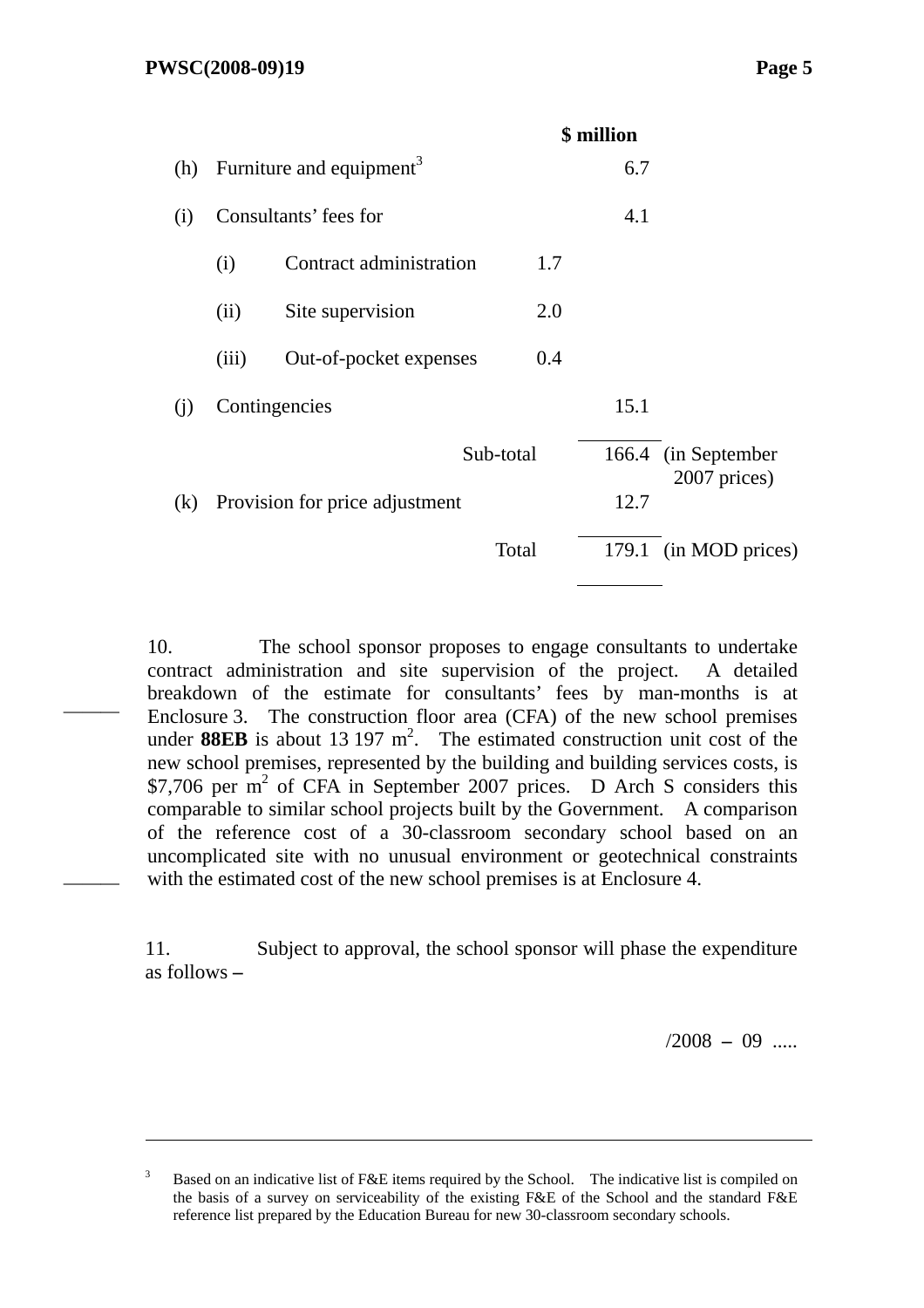| Year        | \$ million<br>(Sept 2007) | Price adjustment<br>factor | \$ million<br>(MOD) |  |
|-------------|---------------------------|----------------------------|---------------------|--|
| $2008 - 09$ | 17.2                      | 1.02575                    | 17.6                |  |
| $2009 - 10$ | 87.8                      | 1.06293                    | 93.3                |  |
| $2010 - 11$ | 54.3                      | 1.10545                    | 60.0                |  |
| $2011 - 12$ | 7.1                       | 1.14967                    | 8.2                 |  |
|             | 166.4                     |                            | 179.1               |  |

12. We have derived the MOD estimate on the basis of the Government's latest forecast of trend rate of change in the prices of public sector building and construction output for the period 2008 to 2012. The school sponsor will deliver the demolition and piling works for the existing Lower Block through one lump-sum contract, the construction works of the new block through a second lump-sum contract and the renovation works of the existing premises through a third lump-sum contract. The contracts will not provide for price adjustment because each contract period will not exceed 21 months.

13. The cost of furniture and equipment, estimated to be \$6.7 million, will be borne by the Government. This is in line with the existing policy. Redevelopment of the School per se will not give rise to additional recurrent expenditure, as the mode of operation and the number of classes will remain unchanged. The annual recurrent expenditure of the School was \$36.4 million in the 2006/07 school year.

## **PUBLIC CONSULTATION**

14. We consulted the Sham Shui Po District Council on **88EB** in February 2008. Members of the District Council supported the in-situ redevelopment of the School.

15. We consulted the Legislative Council Panel on Education on 24 October 2005 on our review of the School Building Programme. Members noted our plan to proceed with six projects for reprovisioning and redevelopment purposes, including **88EB**.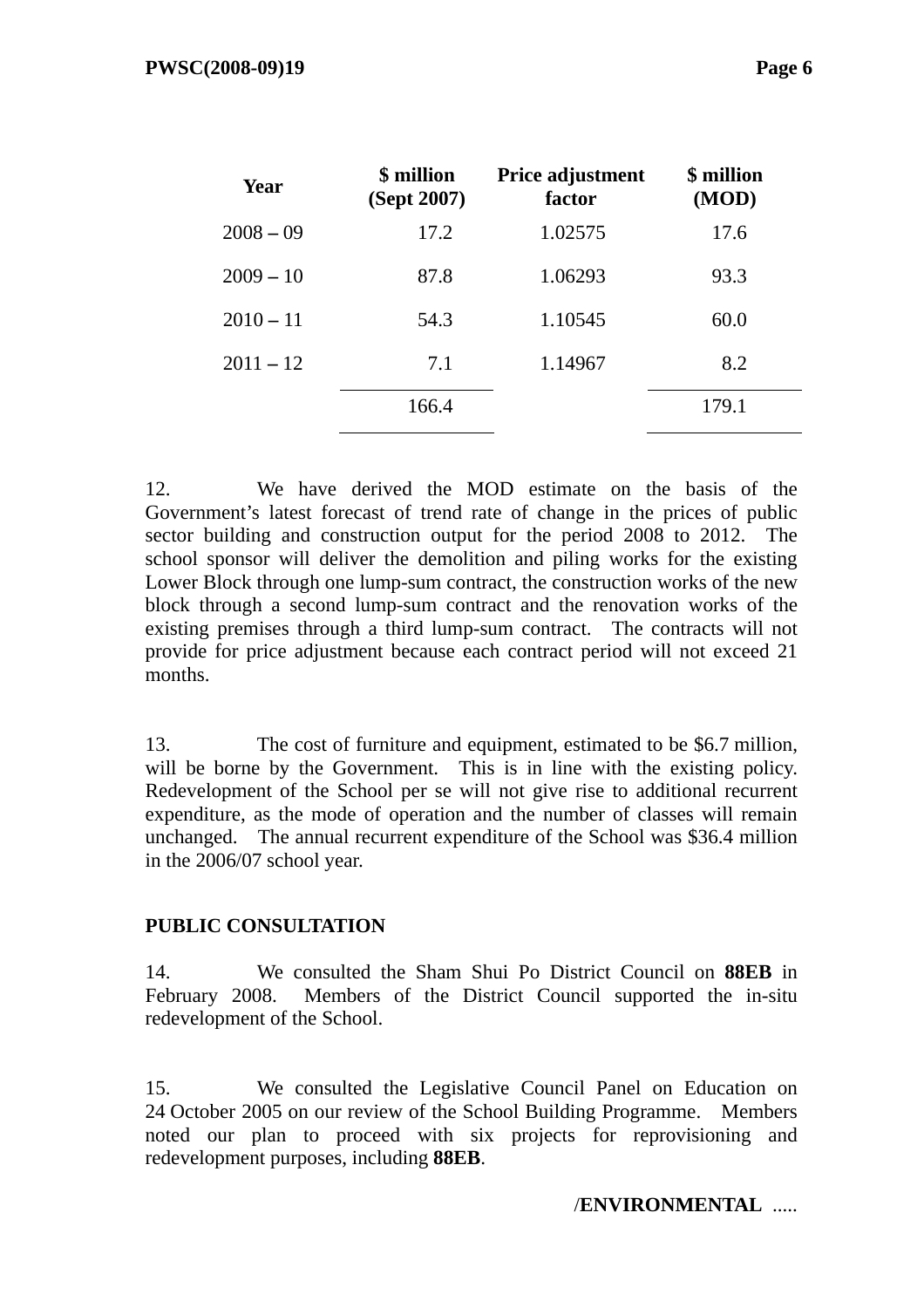$\overline{a}$ 

## **ENVIRONMENTAL IMPLICATIONS**

16. The school sponsor engaged a consultant to conduct a Preliminary Environmental Review (PER) for **88EB** in August 2007. The PER recommended the provision of insulated windows and air-conditioning for rooms which may be exposed to traffic noise above 65dB(A), i.e. exceeding the limits recommended in the Hong Kong Planning Standards and Guidelines. We will provide insulated windows and air-conditioning for eight classrooms and 11 special rooms from 2/F to 7/F at the new block façade along Tai Hang Tung Road at an estimated cost of \$2.8 million (in September 2007 prices). The school sponsor has included the cost of these mitigation measures as part of the building services works in the project estimate in paragraph 9 above.

17. During construction, the school sponsor will control noise, dust and site run-off nuisances to within established standards and guidelines through the implementation of mitigation measures in the relevant contracts. These include the use of silencers, mufflers, acoustic lining or shields for noisy construction activities, frequent cleaning and watering of the sites, and the provision of wheel-washing facilities.

18. The school sponsor has considered measures in the planning and design stages to reduce the generation of construction waste where possible (e.g. using metal site hoardings and signboards so that these materials can be recycled or reused in other projects). In addition, the school sponsor will require its contractor to reuse inert construction waste (e.g. use of excavated materials for filling within the site) on site or in other construction sites as far as possible to minimize the disposal of inert construction waste to public fill reception facilities<sup>4</sup>. The school sponsor will encourage its contractor to maximize the use of recycled or recyclable inert construction waste, as well as the use of non-timber formworks to further minimize the generation of construction waste.

19. The school sponsor will also require the contractor to submit for approval a plan setting out the waste management measures, which will include appropriate mitigation measures to avoid, reduce, reuse and recycle inert construction waste. It will ensure that the day-to-day operations on site

/comply .....

<sup>&</sup>lt;sup>4</sup> Public fill reception facilities are specified in Schedule 4 of the Waste Disposal (Charges for Disposal of Construction Waste) Regulation. Disposal of inert construction waste in public fill reception facilities requires a licence issued by the Director of Civil Engineering and Development.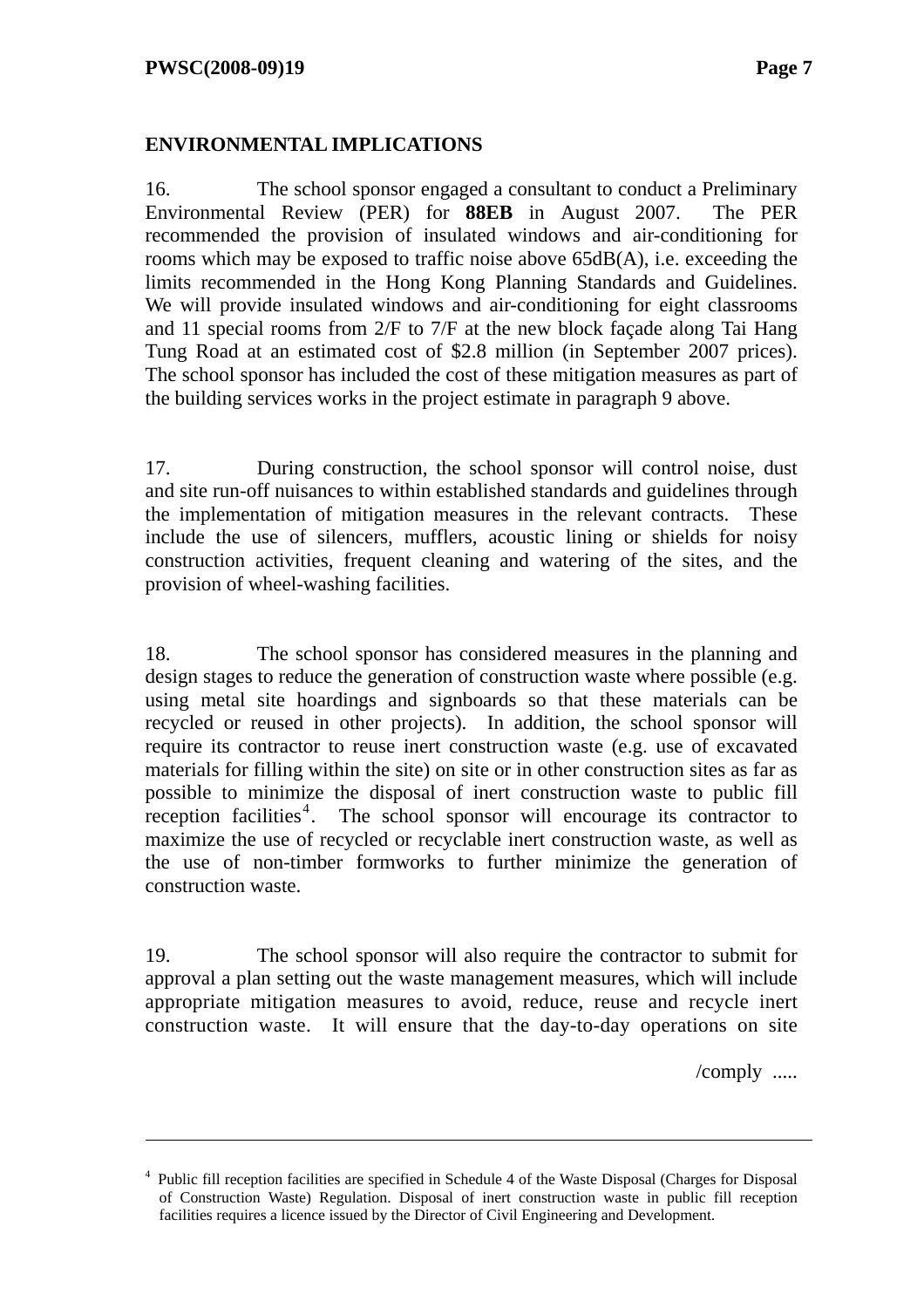comply with the approved plan. It will require the contractor to separate the inert portion from non-inert construction waste on site for disposal at appropriate facilities. It will also control the disposal of inert construction waste and non-inert construction waste to public fill reception facilities and landfills respectively through a trip-ticket system.

20. The school sponsor estimates that the project will generate in total about 13 850 tonnes of construction waste. Of these, it will reuse about 2 840 tonnes (20.5%) of inert construction waste on site and deliver 9 440 tonnes (68.2%) of inert construction waste to public fill reception facilities for subsequent re-use. In addition, it will dispose of 1 570 tonnes (11.3%) of non-inert construction waste at landfills. The total cost for accommodating construction waste at public fill reception facilities and landfill sites is estimated to be \$451,130 for this project (based on a unit cost of \$27/tonne for disposal at public fill reception facilities and \$125/tonne<sup>5</sup> at landfills).

## **ENERGY CONSERVATION MEASURES**

 $\overline{a}$ 

21. This project has adopted various forms of energy efficient features including **–**

- (a) T5 energy efficient fluorescent tubes with electronic ballasts and lighting control with daylight sensors and occupancy sensors;
- (b) heat recovery fresh air pre-conditioners will be adopted in airconditioned rooms;
- (c) automatic on/off switching of lighting and ventilating fan will be adopted inside the lift car; and
- (d) light emitting diode (LED) type exit signs.

/22. .....

<sup>5</sup> This estimate has taken into account the cost for developing, operating and restoring the landfills after they are filled and the aftercare required. It does not include the land opportunity cost for existing landfill sites (which is estimated at  $$90/m<sup>3</sup>$ ), nor the cost to provide new landfills (which is likely to be more expensive), when the existing ones are filled.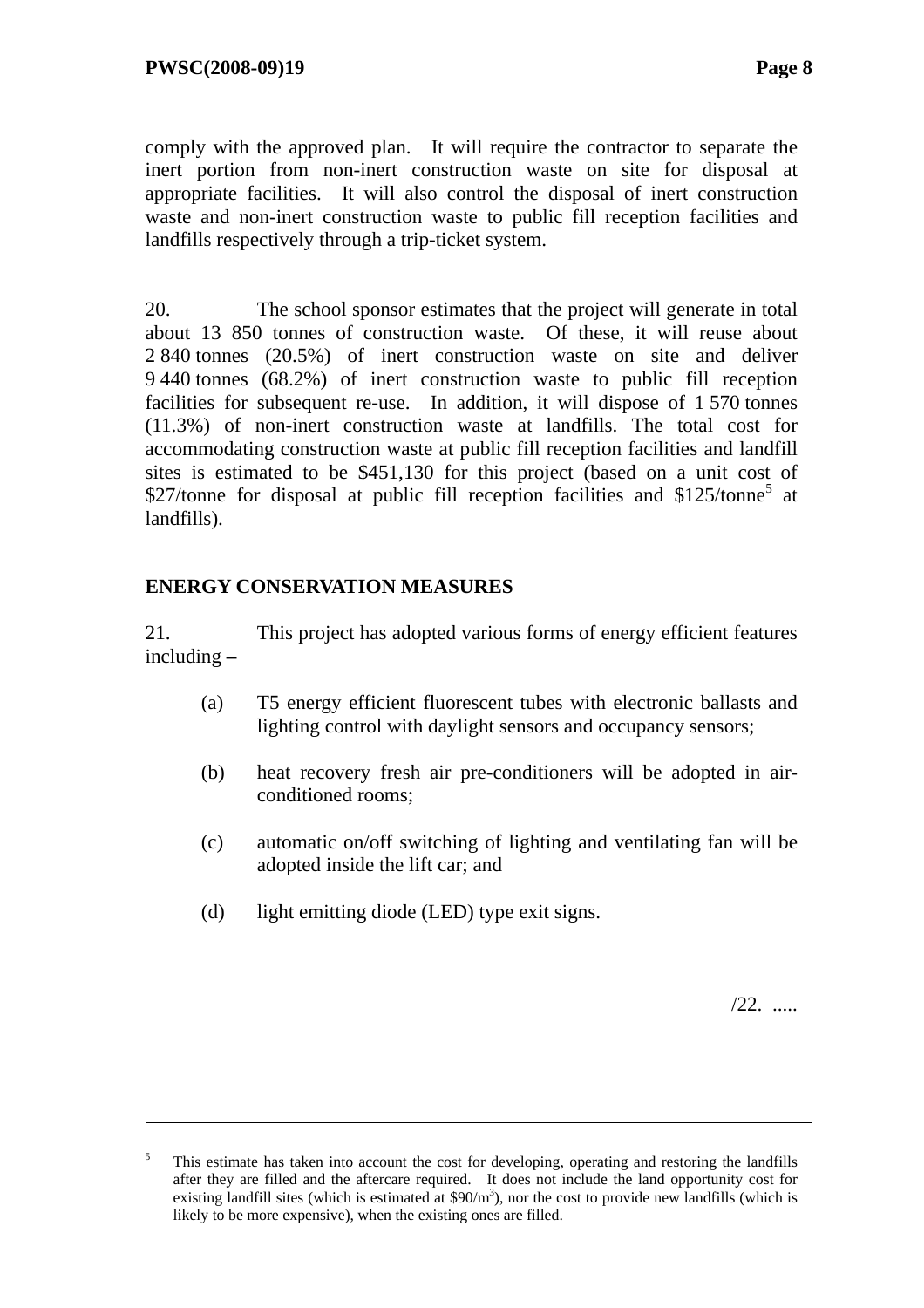22. No renewable energy features will be provided in this project due to limited space on the rooftop.

23. For greening features, the podium roof and main roof will be landscaped for environmental and amenity benefits.

24. The total estimated additional cost for adopting the energy efficient measures and greening features is around \$1.1 million, which has been included in the cost estimate for the project. There will be about 8% energy savings in the annual energy consumption.

## **HERITAGE IMPLICATIONS**

25. This project will not affect any heritage site, i.e. all declared monuments, proposed monuments, graded historic sites/buildings, sites of archaeological interests and Government historic sites identified by the Antiquities and Monuments Office.

## **LAND ACQUISITION**

26. The project does not require land acquisition.

## **BACKGROUND INFORMATION**

27. We upgraded **88EB** to Category B in December 2004. The school sponsor engaged consultants to undertake the detailed design and prepare tender documents in February 2007, topographical survey in April 2007 and site investigation in October 2007. We have charged the estimated cost of \$3.8 million for these services to block allocation **Subhead 8100QX** "Alterations, additions, repairs and improvements to education subvented buildings". The consultants engaged by the school sponsor have carried out the detailed design, topographical survey and site investigation and is finalizing the tender documents.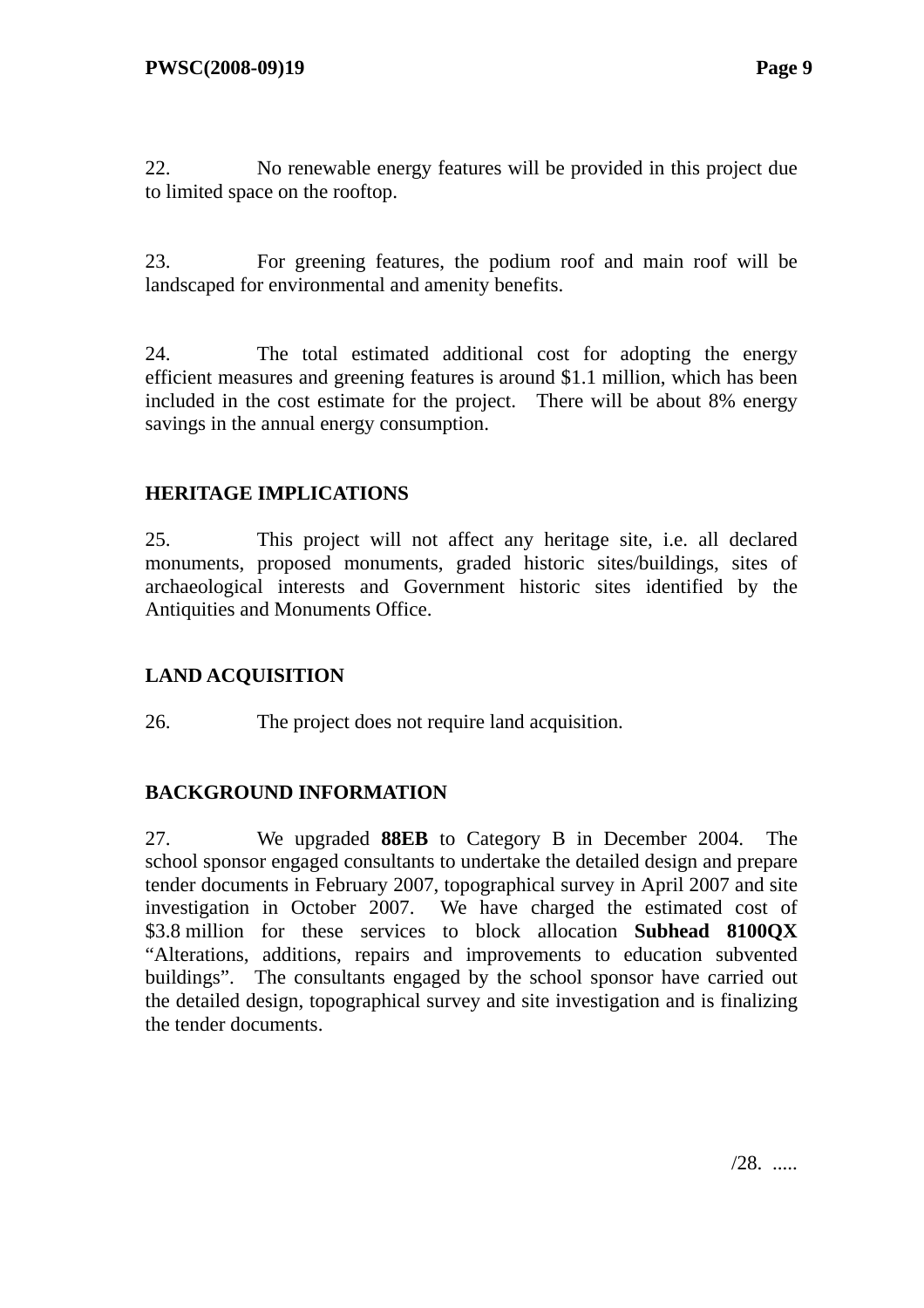28. Of the 126 trees within the project boundary, 117 trees will be preserved and nine trees will be felled. All trees to be removed are not important trees<sup>6</sup>. We will incorporate planting proposals as part of the project, including an estimated quantity of 20 trees.

29. We estimate that the proposed works will create about 160 jobs (144 for labourers and another 16 for professional/technical staff) providing a total employment of 3 000 man-months.

------------------------------------

Education Bureau May 2008

6 "Important trees" refer to trees in the Register of Old and Valuable Trees, or any other trees that meet one or more of the following criteria –

(a) trees of 100 years old or above;

 $\overline{a}$ 

- (b) trees of cultural, historical or memorable significance e.g. Fung Shui tree, tree as landmark of monastery or heritage monument, and trees in memory of an important person or event;
- (c) trees of precious or rare species;
- (d) trees of outstanding form (taking account of overall tree sizes, shape and any special features) e.g. trees with curtain like aerial roots, trees growing in unusual habitat; or
- (e) trees with trunk diameter equal or exceeding 1.0 metre (measured at 1.3 metre above ground level), or with height/canopy spread equal or exceeding 25 metres.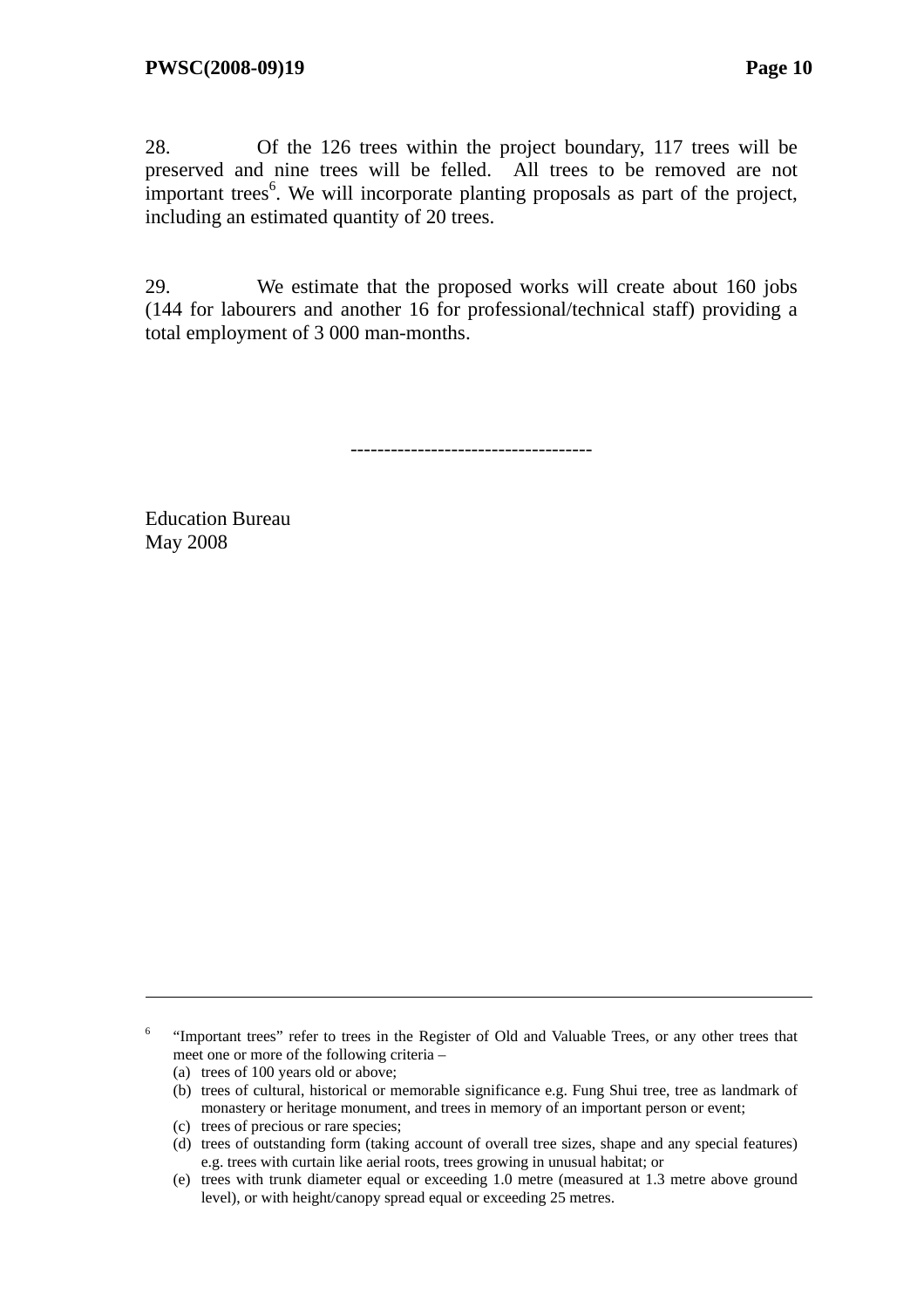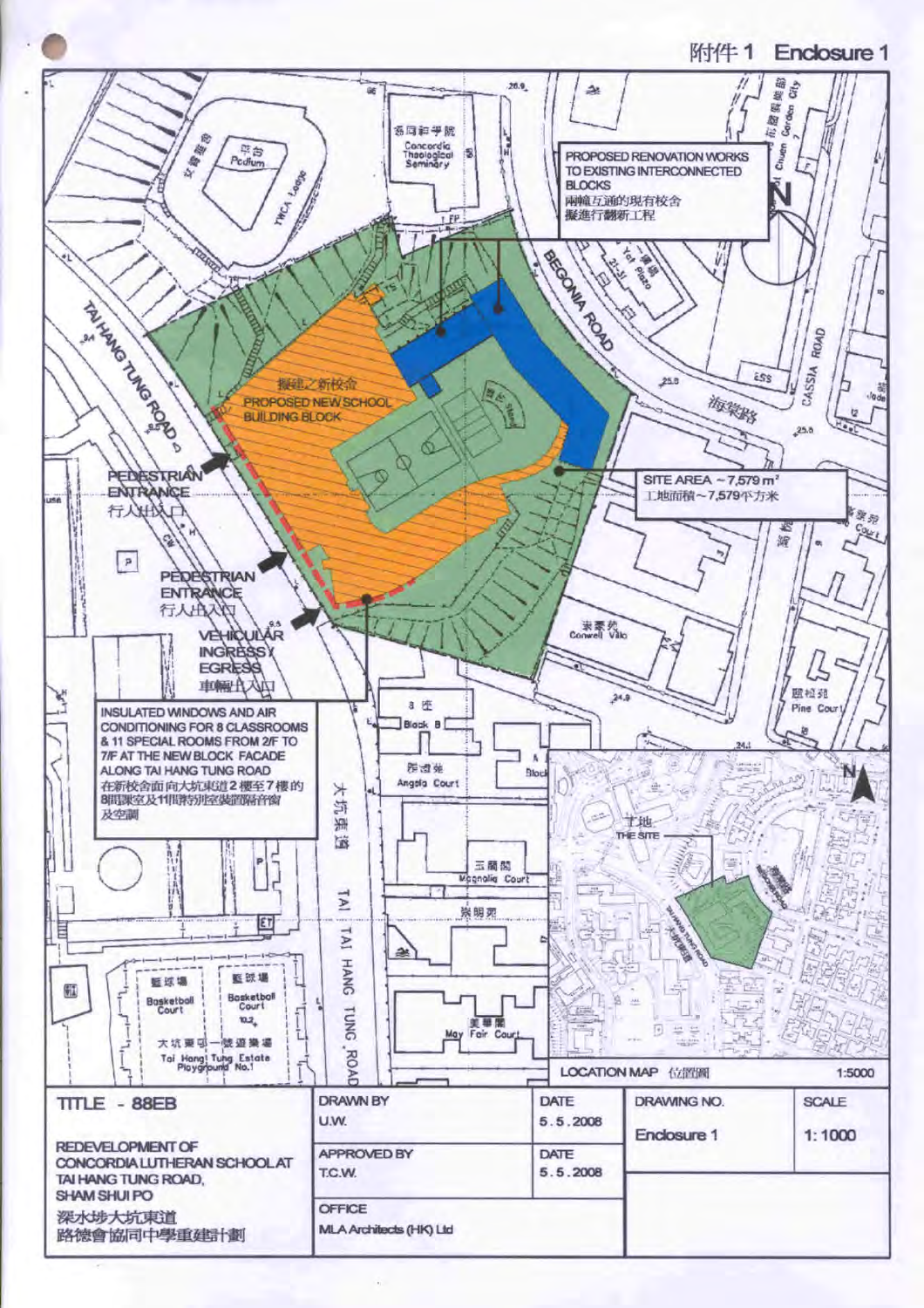## 附件2 Enclosure 2



從南面望向校舍的構思圖 VIEW OF THE SCHOOL PREMISES FROM SOUTHERN DIRECTION (ARTIST'S IMPRESSION)



從西面望向校舍的構思圖 VIEW OF THE SCHOOL PREMISES FROM WESTERN DIRECTION (ARTISTS IMPRESSION)

| TITLE - 88EB                                                                                   | <b>DRAWN BY</b><br><b>U.W.</b>                  | DATE<br>5.5.2008 | <b>DRAWING NO.</b><br>Enclosure 2 | <b>SCALE</b><br><b>N/A</b> |
|------------------------------------------------------------------------------------------------|-------------------------------------------------|------------------|-----------------------------------|----------------------------|
| REDEVELOPMENT OF<br>CONCORDIA LUTHERAN SCHOOL AT<br>TAI HANG TUNG ROAD,<br><b>SHAM SHUI PO</b> | <b>APPROVED BY</b><br>T.C.W.                    | DATE<br>5.5.2008 |                                   |                            |
| 深水埗大坑東道<br>路德會協同中學重建計劃                                                                         | <b>OFFICE</b><br><b>MLA Architects (HK) Ltd</b> |                  |                                   |                            |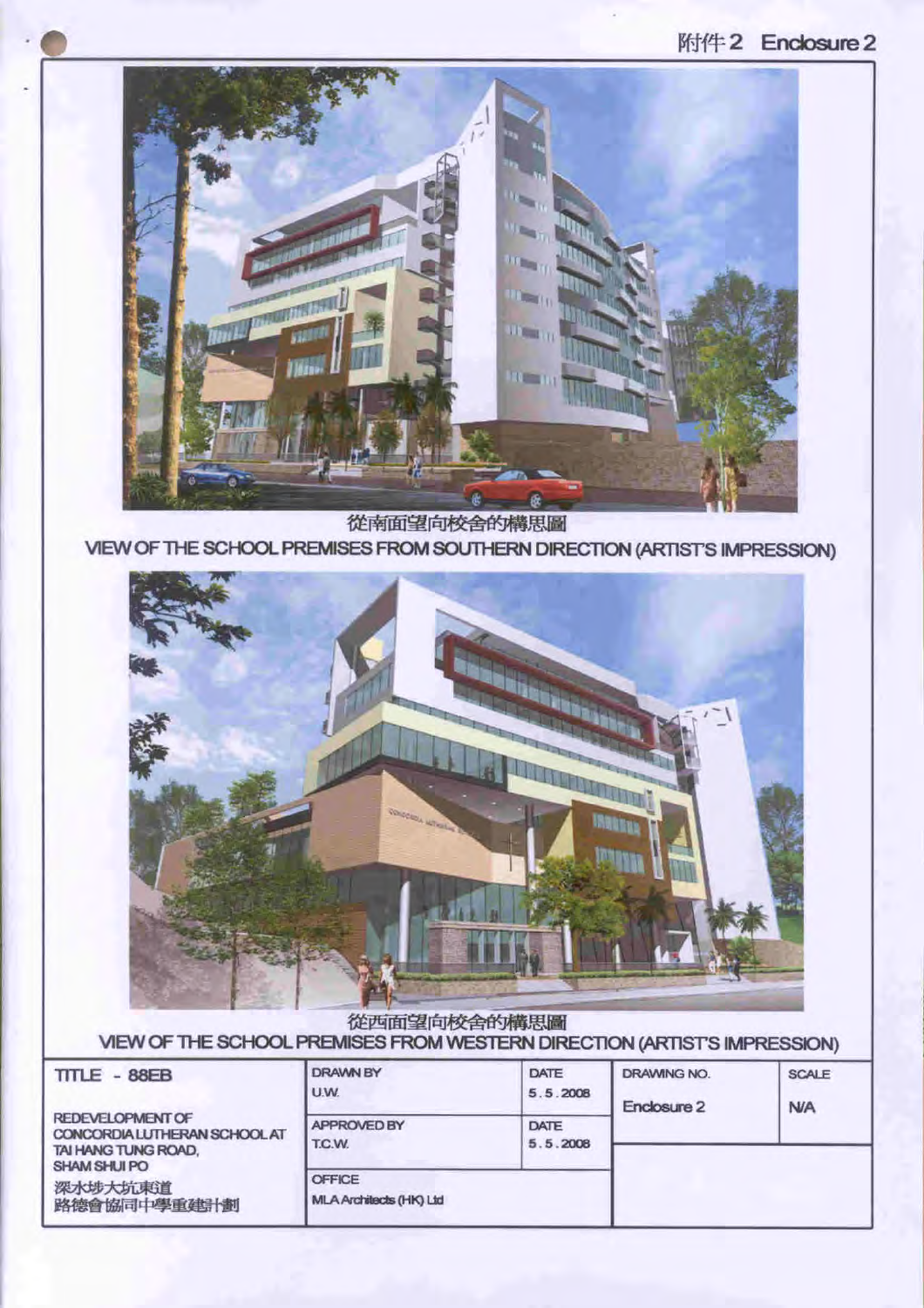## **88EB – Redevelopment of Concordia Lutheran School at Tai Hang Tung Road, Sham Shui Po**

#### **Breakdown of the estimate for consultants' fees**

| (a) | Consultants' staff costs                   |                           | <b>Estimated</b><br>man-months | Average<br>$MPS*$<br>salary<br>point | <b>Multiplier</b><br>(Note 1) | <b>Estimated fee</b><br>$($$ million $)$ |
|-----|--------------------------------------------|---------------------------|--------------------------------|--------------------------------------|-------------------------------|------------------------------------------|
|     | (i) Contract<br>administration<br>(Note 2) | Professional<br>Technical |                                |                                      |                               | 1.7                                      |
|     | (ii) Site supervision<br>$^{(Note 3)}$     | Technical                 | 66                             | 14                                   | 1.6                           | 2.0                                      |
|     |                                            |                           |                                |                                      | Sub-total                     | 3.7                                      |
| (b) | Out-of-pocket expenses<br>(Note 4)         |                           |                                |                                      |                               | 0.4                                      |
|     |                                            |                           |                                |                                      | Total                         | 4.1                                      |
|     |                                            |                           |                                |                                      |                               |                                          |

\* MPS = Master Pay Scale

#### **Notes**

- 1. A multiplier of 1.6 is applied to the average MPS point to estimate the cost of resident site staff supplied by the consultants. (As at 1 April 2007, MPS point  $14 = $18,840$  per month.)
- 2. The consultants' staff cost for contract administration is calculated in accordance with the existing consultancy agreement for the design and construction of **88EB**. The assignment will only be executed subject to Finance Committee's approval to upgrade **88EB** to Category A.
- 3. We will only know the actual man-months and actual costs for site supervision after completion of the works.
- 4. Out-of-pocket expenses are the actual costs incurred. The consultants are not entitled to any additional payment for overheads or profit in respect of these items.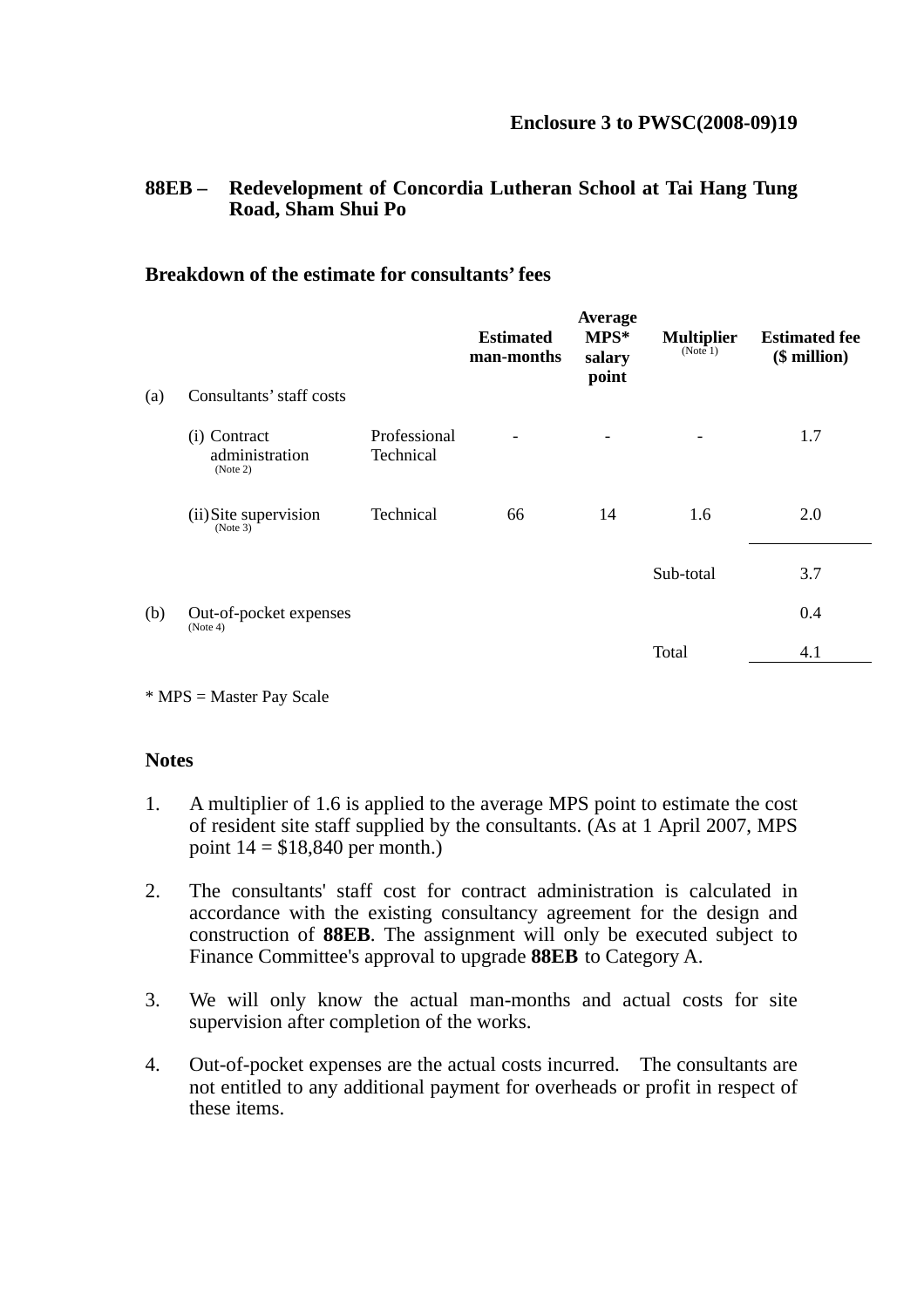## **Enclosure 4 to PWSC(2008-09)19**

## **A comparison of the reference cost of a 30-classroom secondary school project with the estimated cost of 88EB**

|     |                                               | \$ million<br>(in September 2007 prices)<br><b>Reference Cost *</b> | <b>88EB</b>           |                 |
|-----|-----------------------------------------------|---------------------------------------------------------------------|-----------------------|-----------------|
|     | (a) Demolition                                |                                                                     | 6.6                   | (See note A)    |
|     | (b) Slope stabilisation                       |                                                                     | 1.2                   | (See note B)    |
|     | (c) Piling                                    | 13.3                                                                | 14.1                  | (See note $C$ ) |
|     | (d) Building                                  | 68.5                                                                | 77.8                  | (See note D)    |
|     | (e) Building services                         | 20.2                                                                | 23.9                  | (See note E)    |
|     | (f) Drainage                                  | 3.0                                                                 | 3.3                   | (See note F)    |
|     | (g) External works                            | 12.4                                                                | 13.6                  | (See note F)    |
|     | (h) Furniture and equipment<br>(F & E)        |                                                                     | 6.7                   | (See note G)    |
| (i) | Consultants' fees                             |                                                                     | 4.1                   | (See note H)    |
| (i) | Contingencies                                 | 11.7                                                                | 15.1                  |                 |
|     | Total                                         | 129.1                                                               | 166.4                 |                 |
|     | (k) Construction floor area                   | $12\,238\,\mathrm{m}^2$                                             | 13 197 m <sup>2</sup> |                 |
| (1) | Construction unit cost<br>$\{[(d)+(e)]/(k)\}$ | $$7,248/m^2$                                                        | $$7,706/m^2$          |                 |

/**\* Assumptions** .....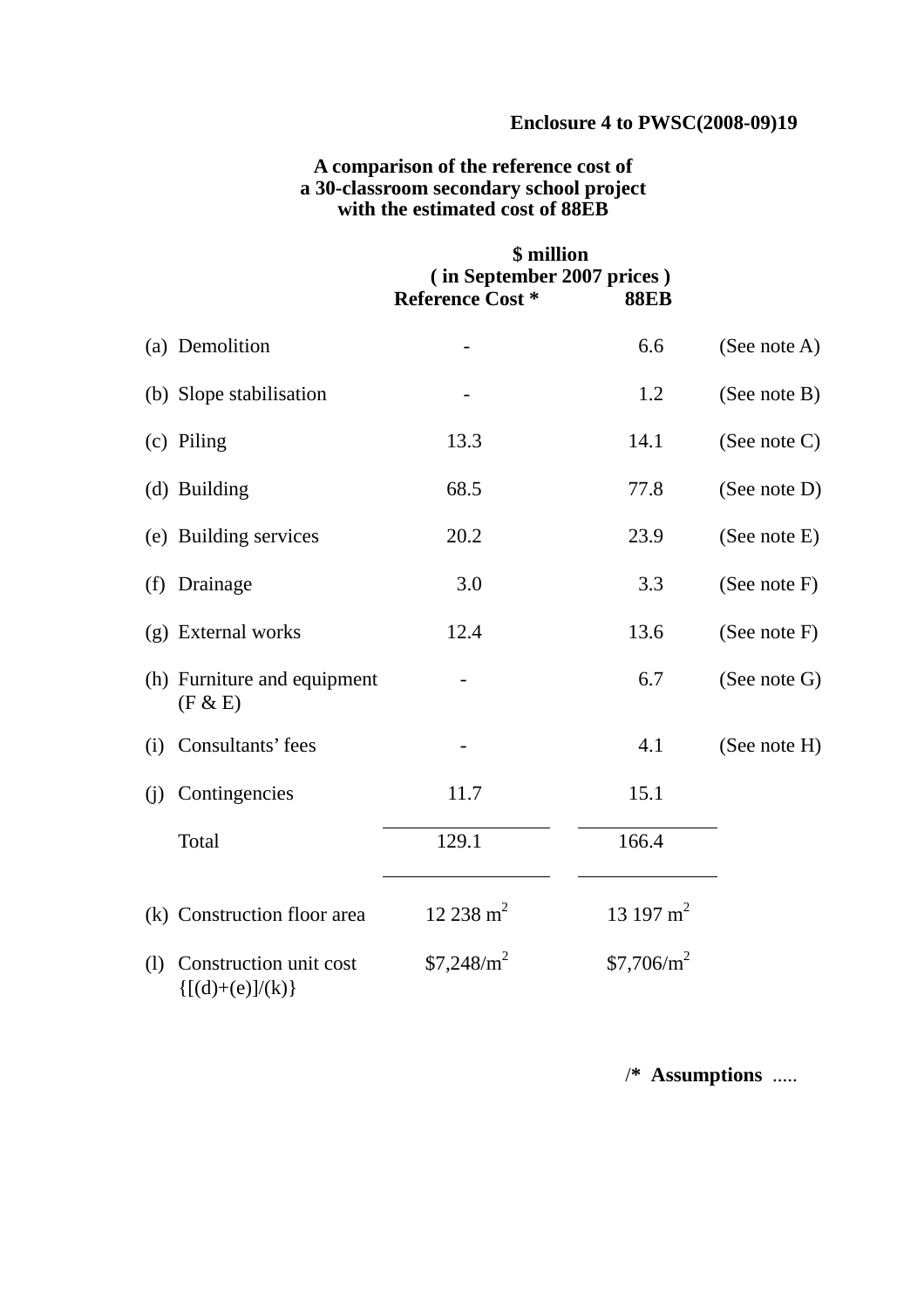## **Enclosure 4 to PWSC(2008-09)19 Page 2**

## **\* Assumptions for reference cost**

- 1. The estimation is based on the assumption that the school site is uncomplicated and without unusual environmental restrictions. No allowance is reserved for specific environmental restrictions such as the provision of insulated windows, air-conditioning and boundary walls to mitigate noise impacts on the school.
- 2. No site formation works/geotechnical works are required as they are normally carried out by other government departments under a separate engineering vote before handing over the project site for school construction.
- 3. Piling cost is based on the use of 138 steel H-piles at an average depth of 30m, assuming that percussive piling is permissible. It also includes costs for pile caps, strap beams and testing. No allowance is reserved for the effect of negative skin friction due to fill on reclaimed land.
- 4. Costs for drainage and external works are for a standard 30-classroom secondary school site area of 6 950m<sup>2</sup> built on an average level site without complicated geotechnical conditions, utility diversions, etc. (i.e. a "green-field" site).
- 5. No consultancy services are required.
- 6. F&E costs are excluded as they are usually borne by the sponsoring bodies of the new schools.
- 7. The reference cost for comparison purpose is subject to review regularly. D Arch S revised the reference cost in March 2008 in accordance with the finalized price level in September 2007.

#### **Notes**

- A. Additional cost is required for demolition of the existing Lower Block.
- B. Slope stabilisation works are needed for the existing slopes within the site.
- C. The piling cost is higher because of the use of 81 socketted H-piles at an average depth of 24m for the new school premises. Socketted H-piles system instead of driven H-pile is used because percussion type foundation may cause damage to nearby existing school buildings as well as slopes on site.

/D. .....